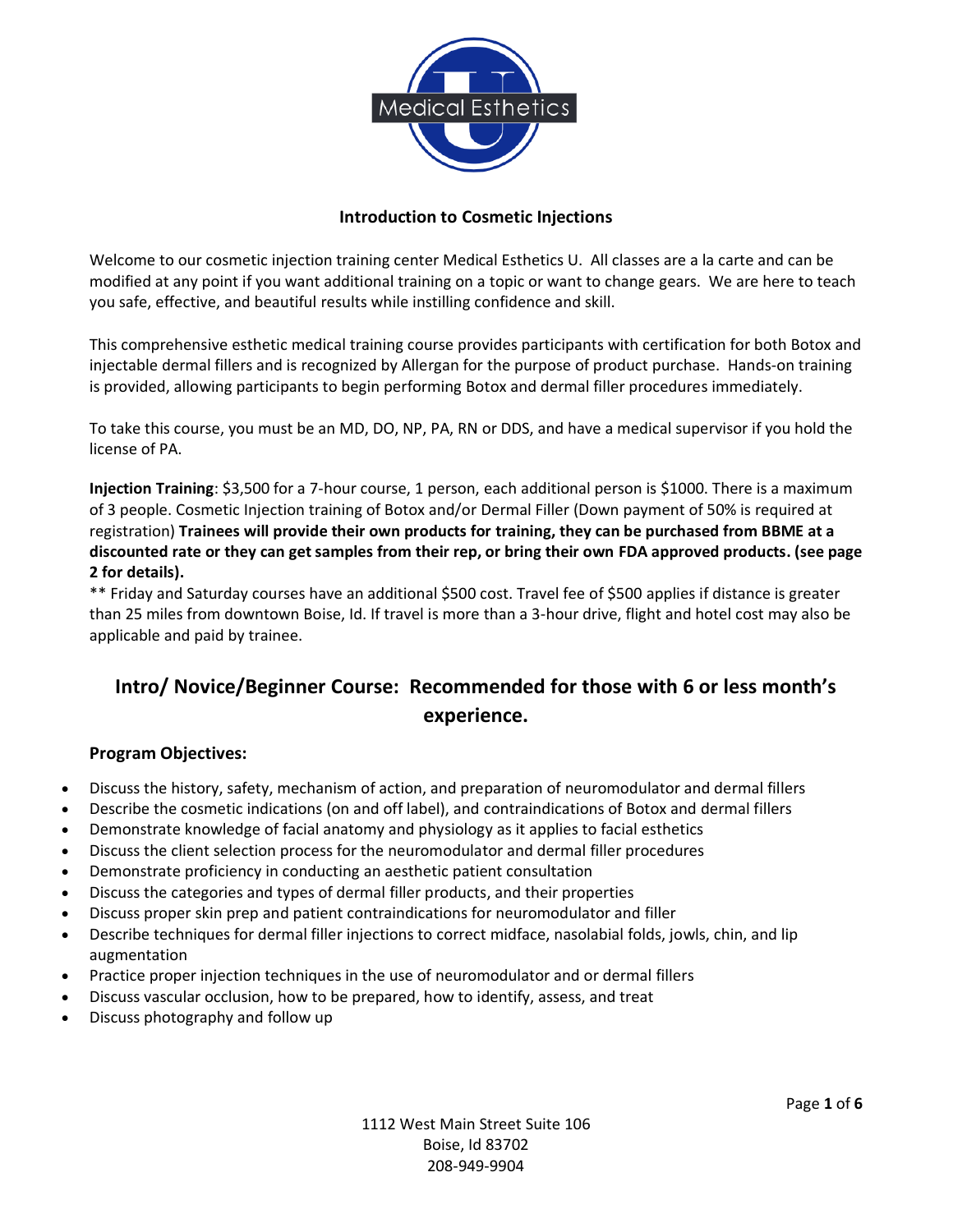

In the Beginner course, there will be no cannula application, tear troughs or temples. Everything will be taught on the needle. Below are the recommended treatments per student for a VERY full day. We can always do less, and just talk through some of the procedures. This course is to certify you in Botox and filler, while giving you enough knowledge to begin a practice.

### **Hands on Injections: 2 Model Patients Per Student**

- Both receive Botox (40-55 units each) = \$250-\$343.75
- One receives lips (1 Juvéderm syringe) = \$270
- One receives cheeks (2 Voluma syringes) = \$740
- One receives nasolabial folds= (1-2 syringes Juvéderm or Vollure syringe) = \$270-\$340 per syringe
- One receives jowls (1-2 syringes Juvéderm or Vollure syringe) = \$270-\$340 per syringe

### **Model Patients:**

For the best learning experience, please bring your own model patients. Please bring 2 patients per training session (3 models are acceptable if there is only one student). This is a teaching course so please advise your model patients that they must be available for approximately 2-4 hours. Best models are ages 30-45. (It is common to have your patient model to pay for their service to help cover cost).

Please communicate early if you need help finding model patients.

Reimbursement for usage due at end of class if product is purchased from MEU:

- Juvéderm \$270 a syringe
- Voluma **\$370** a syringe
- Vollure \$340 a syringe
- Volbella .55ml \$184 a syringe
- Botox \$6.25 a unit (minimum of 100-unit purchase)

### **Be prepared to serve your clients:**

We sell unbranded, customizable Medical History, Treatment Record, Subsequent Medical History, Acknowledgement of Informed Consent, and consents for Botox, hyaluronic fillers and Kybella, with aftercare handouts.

Package of customizable forms \$750.00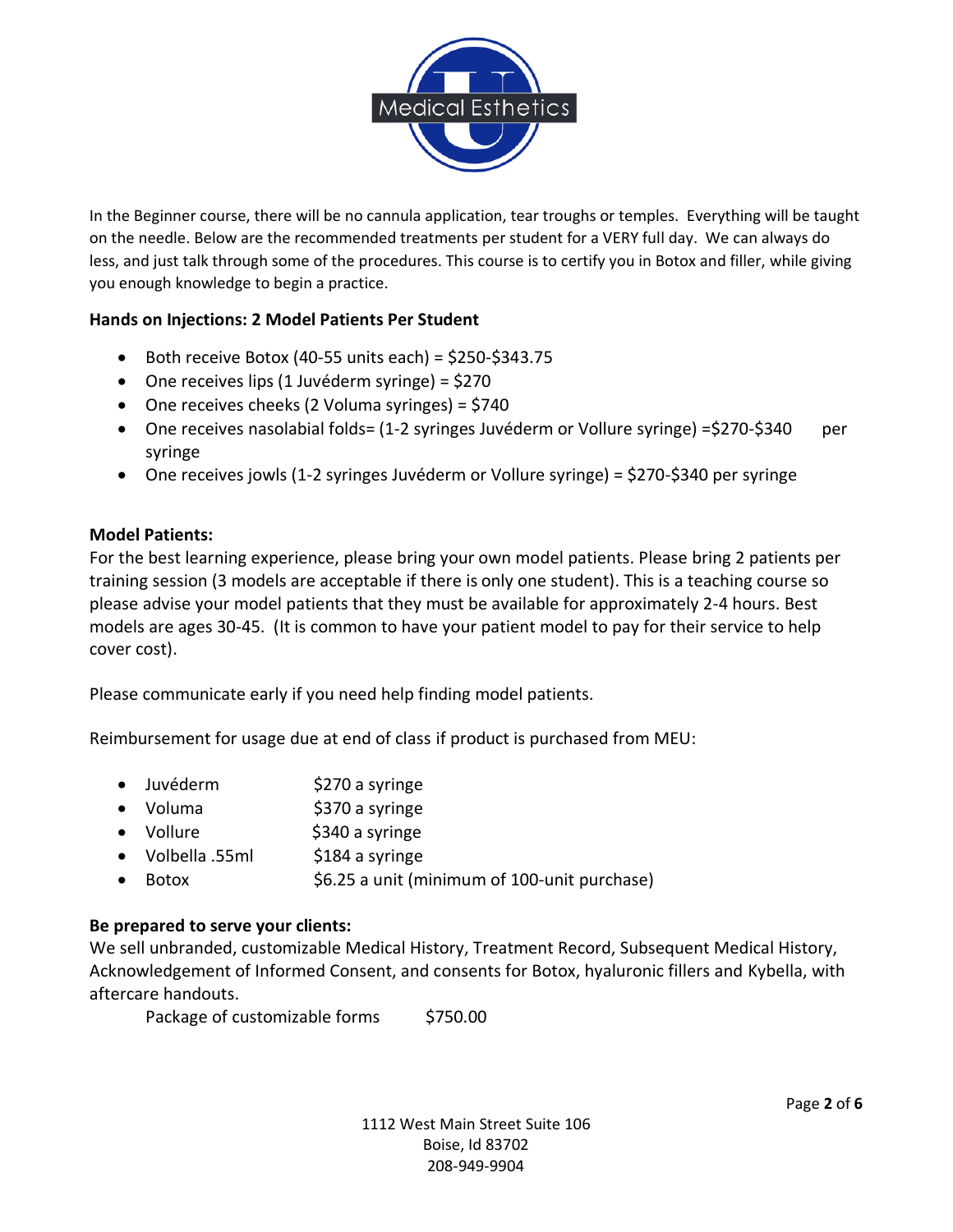

### **Botox/Dermal Filler Training Course Agenda:**

- **9AM** Arrival MEU Training Room -Didactic
- Introductions & welcome to Botox and or dermal filler training
- Review of facial anatomy
	- Botox
		- Handling, reconstitution, dosage, and storage
		- Botox mechanism of action
		- Botox: Indications and contraindications
		- Side effects & complications
	- **Fillers** 
		- Why injectable fillers? The different kinds of fillers, indication/contraindications/mechanism of action
		- Proper skin prep and patient screening
		- Side effects, risks, emergency
		- Biofilm, nodules and granulomas
- **950AM** Treatment Room- **First model arrives**
	- Live consultation demonstration
	- Discuss patient consent, photographs & after treatment instructions
	- Discuss proper skin prep
- **1000PM** Injection training
	- Demonstration and hands-on training of Botox & injectable fillers
- 1230PM Working Lunch Provided
- **100PM Second Model Arrives**
	- Demonstration and hands-on training of Botox & injectable fillers
- **330PM** End live injection training
- **330PM** Q&A
- **400PM** End of day, reimburse any used product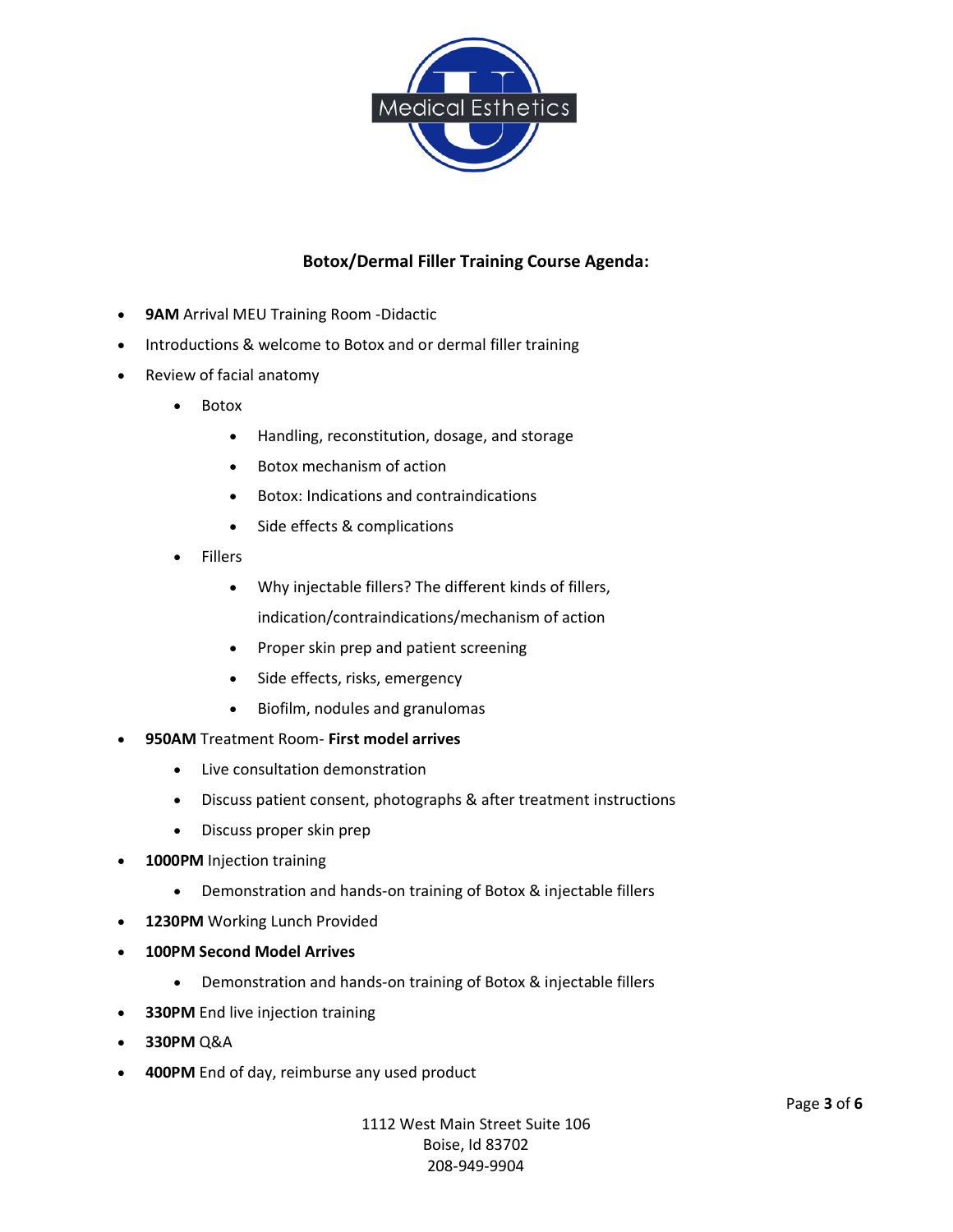

### **Cosmetic Injection Training Course Agreement**

| Injection Training: \$3,500 for 7 hours, 1 person, each additional person \$1000, maximum 3 people.<br>Botox and/or Dermal Filler (Down payment of 50% is required at registration)                                                                                                                                                                                                                                                                                                                                                                                                                                                                                                                                                                                                                 |                                                                                                                                                                                                                                                                                                                                                                                                                                                                                                                                                                                                                                                                                                                                                |
|-----------------------------------------------------------------------------------------------------------------------------------------------------------------------------------------------------------------------------------------------------------------------------------------------------------------------------------------------------------------------------------------------------------------------------------------------------------------------------------------------------------------------------------------------------------------------------------------------------------------------------------------------------------------------------------------------------------------------------------------------------------------------------------------------------|------------------------------------------------------------------------------------------------------------------------------------------------------------------------------------------------------------------------------------------------------------------------------------------------------------------------------------------------------------------------------------------------------------------------------------------------------------------------------------------------------------------------------------------------------------------------------------------------------------------------------------------------------------------------------------------------------------------------------------------------|
|                                                                                                                                                                                                                                                                                                                                                                                                                                                                                                                                                                                                                                                                                                                                                                                                     | \$3,500.00                                                                                                                                                                                                                                                                                                                                                                                                                                                                                                                                                                                                                                                                                                                                     |
|                                                                                                                                                                                                                                                                                                                                                                                                                                                                                                                                                                                                                                                                                                                                                                                                     | $\begin{picture}(20,20) \put(0,0){\line(1,0){10}} \put(15,0){\line(1,0){10}} \put(15,0){\line(1,0){10}} \put(15,0){\line(1,0){10}} \put(15,0){\line(1,0){10}} \put(15,0){\line(1,0){10}} \put(15,0){\line(1,0){10}} \put(15,0){\line(1,0){10}} \put(15,0){\line(1,0){10}} \put(15,0){\line(1,0){10}} \put(15,0){\line(1,0){10}} \put(15,0){\line(1$                                                                                                                                                                                                                                                                                                                                                                                            |
|                                                                                                                                                                                                                                                                                                                                                                                                                                                                                                                                                                                                                                                                                                                                                                                                     | $\mathsf{S}$ . The same set of $\mathsf{S}$                                                                                                                                                                                                                                                                                                                                                                                                                                                                                                                                                                                                                                                                                                    |
|                                                                                                                                                                                                                                                                                                                                                                                                                                                                                                                                                                                                                                                                                                                                                                                                     | $\begin{array}{c} \n \uparrow \quad \quad \quad \downarrow \quad \quad \quad \quad \downarrow \quad \quad \quad \quad \downarrow \quad \quad \quad \downarrow \quad \quad \quad \downarrow \quad \quad \downarrow \quad \quad \downarrow \quad \quad \downarrow \quad \quad \downarrow \quad \quad \downarrow \quad \quad \downarrow \quad \quad \downarrow \quad \quad \downarrow \quad \quad \downarrow \quad \quad \downarrow \quad \quad \downarrow \quad \downarrow \quad \downarrow \quad \downarrow \quad \downarrow \quad \downarrow \quad \downarrow \quad \downarrow \quad \downarrow \quad \downarrow \quad \downarrow \quad \downarrow \quad \downarrow \quad \downarrow \quad \downarrow \quad \downarrow \quad \downarrow \quad$ |
|                                                                                                                                                                                                                                                                                                                                                                                                                                                                                                                                                                                                                                                                                                                                                                                                     | $\begin{picture}(20,20) \put(0,0){\line(1,0){10}} \put(15,0){\line(1,0){10}} \put(15,0){\line(1,0){10}} \put(15,0){\line(1,0){10}} \put(15,0){\line(1,0){10}} \put(15,0){\line(1,0){10}} \put(15,0){\line(1,0){10}} \put(15,0){\line(1,0){10}} \put(15,0){\line(1,0){10}} \put(15,0){\line(1,0){10}} \put(15,0){\line(1,0){10}} \put(15,0){\line(1$                                                                                                                                                                                                                                                                                                                                                                                            |
| 50% down payment required to retain date of course \$______________ Due date of registration                                                                                                                                                                                                                                                                                                                                                                                                                                                                                                                                                                                                                                                                                                        |                                                                                                                                                                                                                                                                                                                                                                                                                                                                                                                                                                                                                                                                                                                                                |
|                                                                                                                                                                                                                                                                                                                                                                                                                                                                                                                                                                                                                                                                                                                                                                                                     |                                                                                                                                                                                                                                                                                                                                                                                                                                                                                                                                                                                                                                                                                                                                                |
| CANCELLATION POLICY Please note: All cancellations must be received (not postmarked) in writing via mail or email<br>(summer@bobbibullock.com) 15 days prior to the scheduled training date. Cancellation policy must be strictly enforced<br>since workshops require a great deal of planning and preparation. A refund will be given, less a \$75.00 processing fee, if<br>cancelled at least 15 days prior to the training date. Any cancellations after this time will qualify for a refund less a \$500<br>fee. Rescheduling fee: prior to 15 day of scheduled training date no charge, after the period \$200.**By signing this<br>agreement, the trainee and/or payer understands and agrees to the conditions described in the Medical Esthetics U<br>Cosmetic Injection Training document. |                                                                                                                                                                                                                                                                                                                                                                                                                                                                                                                                                                                                                                                                                                                                                |
|                                                                                                                                                                                                                                                                                                                                                                                                                                                                                                                                                                                                                                                                                                                                                                                                     |                                                                                                                                                                                                                                                                                                                                                                                                                                                                                                                                                                                                                                                                                                                                                |
| $1117$ West Main Street Suite $105$                                                                                                                                                                                                                                                                                                                                                                                                                                                                                                                                                                                                                                                                                                                                                                 | Page 4 of 6                                                                                                                                                                                                                                                                                                                                                                                                                                                                                                                                                                                                                                                                                                                                    |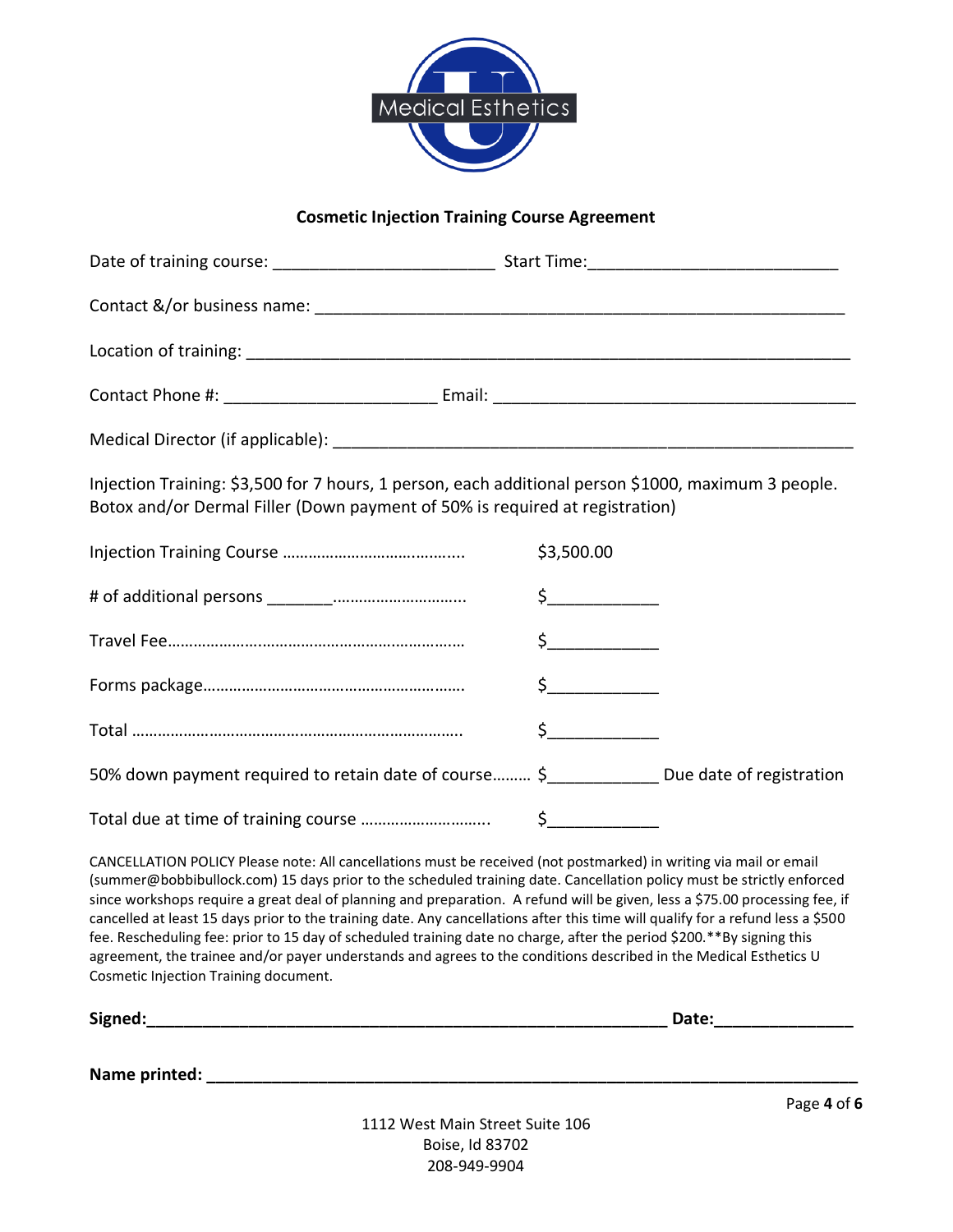

# **Cosmetic Injection Student Profile (please print one per student)**

| <b>Cosmetic injection experience questionnaire</b>                |               |                         |                        |        |  |  |
|-------------------------------------------------------------------|---------------|-------------------------|------------------------|--------|--|--|
| How many years have you injected neuromodulators?                 |               |                         |                        |        |  |  |
| How many neuromodulators clients per week do you inject?          |               |                         |                        |        |  |  |
| Approximately how many syringes of filler do you inject per week? |               |                         |                        |        |  |  |
|                                                                   | No Experience | <b>Basic Experience</b> | Moderate<br>Experience | Expert |  |  |
| Neuromodulators                                                   |               |                         |                        |        |  |  |
| Lip Filler                                                        |               |                         |                        |        |  |  |
| <b>Cheek Filler</b>                                               |               |                         |                        |        |  |  |
| <b>Nasolabial Folds</b>                                           |               |                         |                        |        |  |  |
| Jowls                                                             |               |                         |                        |        |  |  |
| <b>Tear Troughs</b>                                               |               |                         |                        |        |  |  |
| Temples                                                           |               |                         |                        |        |  |  |

**Cosmetic Injection Trainee Profile**